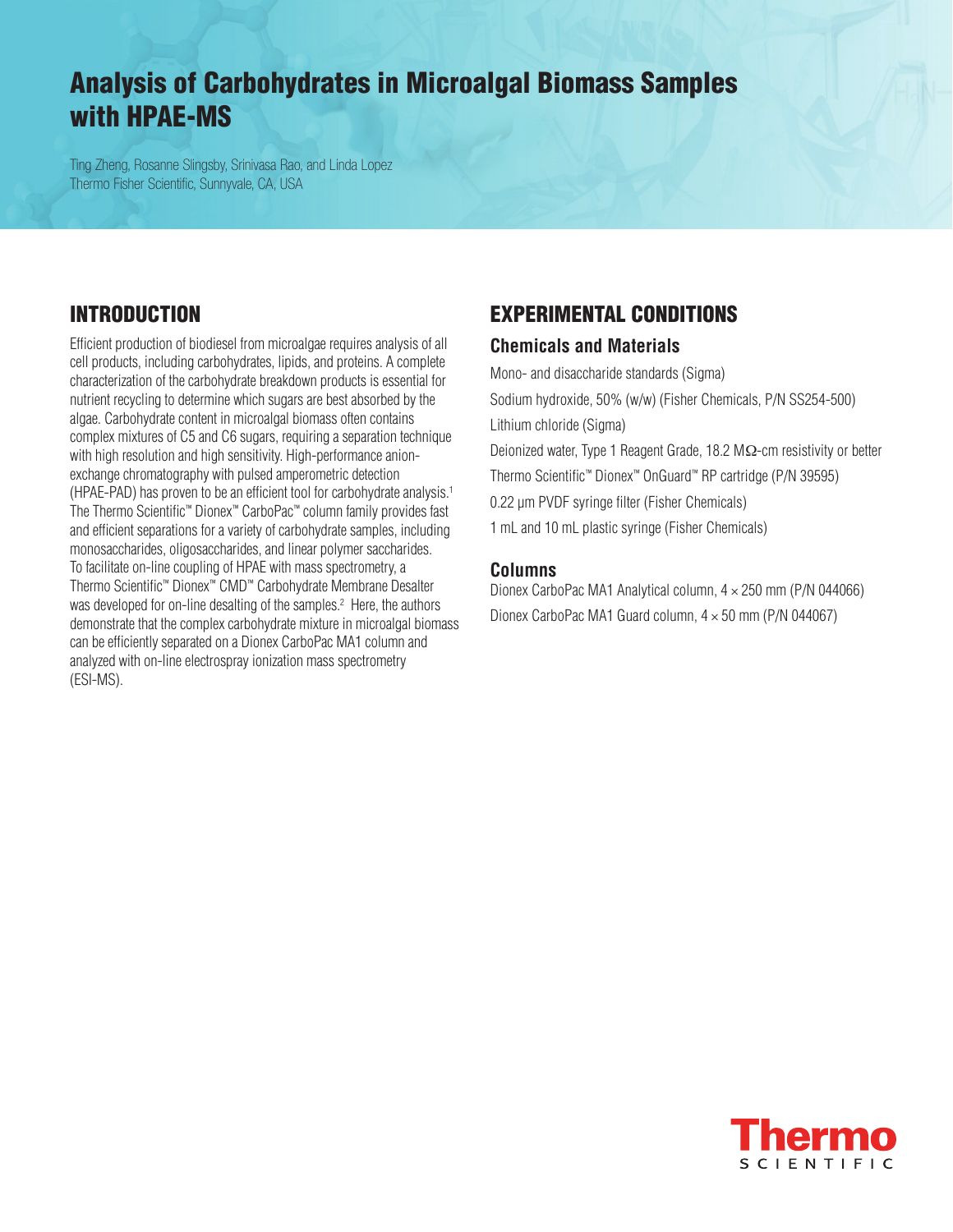#### **Instrument Setup**

All separations were performed on a Thermo Scientific™ Dionex™ ICS-3000 IC system, which includes a Thermo Scientific™ Dionex™ ICS-3000 DP gradient pump, Thermo Scientific™ Dionex™ AS autosampler, and Thermo Scientific™ Dionex™ ICS-3000 DC column compartment with electrochemical cell. Carbohydrates were detected using pulsed amperometry with a gold electrode and Ag/AgCl reference electrode using the standard quadruple waveform developed at Dionex (now part of Thermo Fisher Scientific). For MS detection, the column was connected to a Dionex CMD desalter (P/N 059090), then a Thermo Scientific™ MSQ Plus™ mass spectrometer. Pressurized water was pumped through the Dionex CMD as regenerating reagent. Postcolumn addition of 0.5 mM lithium chloride was mixed into the eluent at 0.1 mL/min using a mixing tee and AXP-MS pump AXP-MS pump (P/N 060684). Detailed instrument setup is shown in Figure 1. The addition of lithium allowed mono- and disaccharides to form lithium adducts. The use of lithium allows detection of the sugars in the lithium form as opposed to mixed forms which may be caused by contamination of weaker adduct-forming cations, such as ammonium or sodium.

Chromatography and MS analysis was controlled by Thermo Scientific™ Dionex™ Chromeleon™ Chromatography Data System (version 6.8). Reference spectra were collected using TUNE (Xcalibur™, Thermo Fisher Scientific).

#### **Sample Preparation**

Samples were obtained from General Atomics, San Diego, CA. To prepare samples for the HPAE-MS analysis, 2 mL of lysed microalgae sample was centrifuged at 12,000 rpm for 60 min. The supernatant was collected and centrifuged for an additional 30 min. The supernatant was collected and filtered through a 0.2 μm syringe filter to remove any remaining particles. The sample was passed through an Thermo Scientific™ Dionex™ OnGuard™ RP cartridge to remove hydrophobic components. The Dionex OnGuard RP cartridge was activated first with 5 mL methanol followed by 10 mL DI water using a 10 mL syringe. Next, 400 μL sample supernatant was mixed with 600 μL water and passed through the activated cartridge using a 1 mL syringe. The cartridge was then washed with 0.5 mL water and the eluted washing solution was combined with the initial eluent. The sample was then passed through another activated RP cartridge. This step was repeated until the sample was free of color. All the eluted solutions (~3 mL) were combined and concentrated to ~250 μL in a Speedvac™ (Thermo Fisher Scientfic).



*Figure 1. Instrument setup for on-line HPAE-MS analysis of carbohydrates.*

counts

## **RESULTS**

The separation profile of carbohydrates in microalgae samples on the Dionex CarboPac MA1 is shown in Figure 2. More than a dozen peaks were observed. On-line mass spectrometry analysis was used on the same samples to confirm the carbohydrate identity of the peaks. Note the similarities between the TIC and PAD profiles (Figure 3).

The full scan spectrum of each peak is shown in Figure 4. Because many mono- and disaccharides have identical mass-to-charge ratios (*m/z*), HPAE-PAD profiles of carbohydrate standards were compared with the sample profile. Comparison of their retention times helped to identify the peaks (Figure 5). Table 1 showed the identification results based on the peak's m/z and comparison with PAD profiles of the standards. These data indicated that monosaccharide alditols (fucitol, arabitol, inositol), monosaccharides (glucose, mannose, and others) and disaccharides (sucrose, maltose, and others) were present in the microalgal biomass, sucrose being the major sugar component.







*Figure 3. MS TIC profile microalgae carbohydrates.*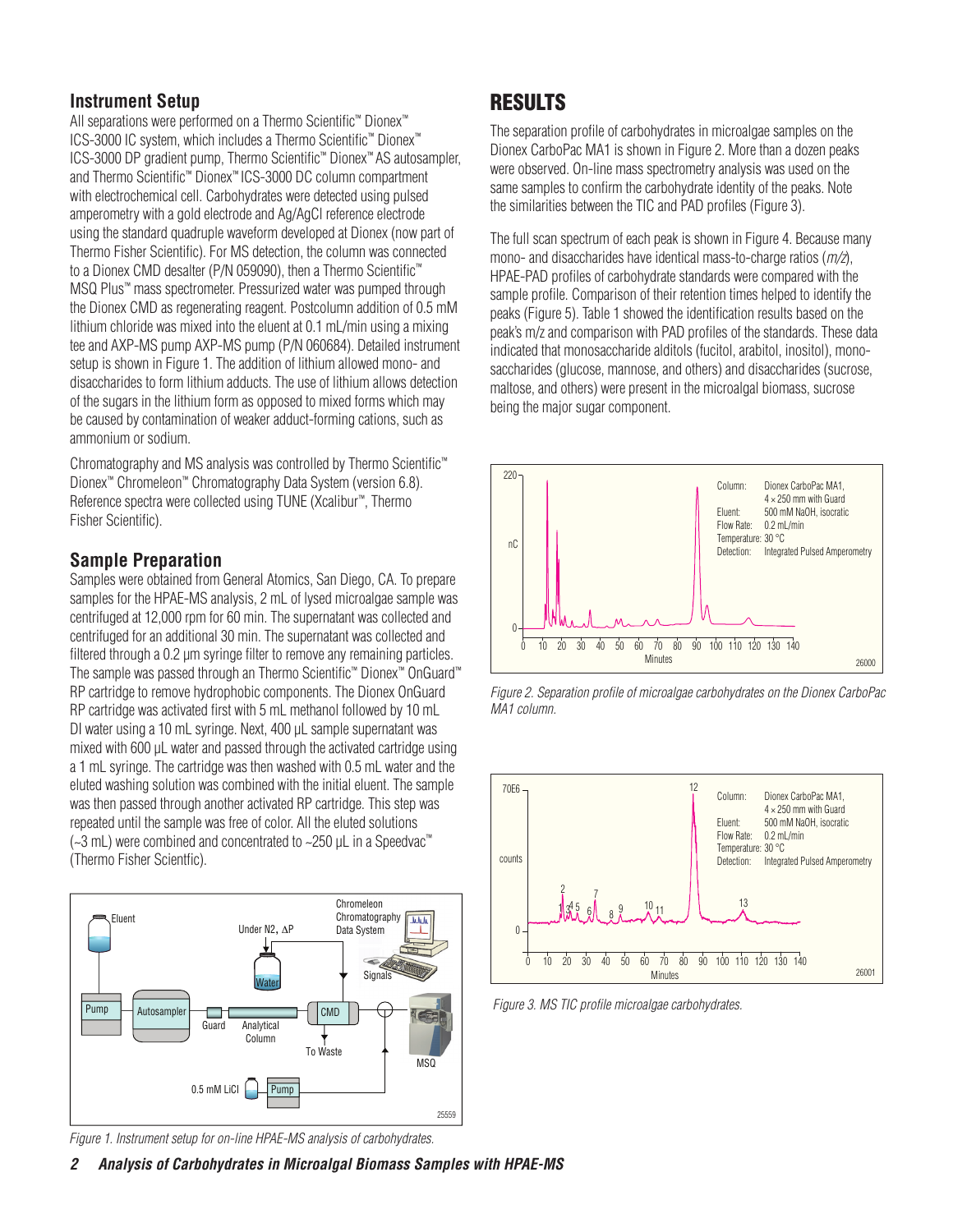| 173.1                                      |                   |                          |          |          |          |              |
|--------------------------------------------|-------------------|--------------------------|----------|----------|----------|--------------|
| 138.1<br>196.1                             |                   |                          |          |          | Peak 1   |              |
| 205.1<br>187.1<br>228.3<br>138.1           |                   | 367.1                    |          |          | Peak 2   |              |
| 138.1<br>205.1<br>162.1                    |                   | 423.1<br>323.2           |          |          | Peak 3   |              |
| 138.1<br>162.1                             | 261.2             |                          | 398.2    |          | Peak 4   |              |
| 138.1<br>162.1                             | 261.2             |                          | 398.1    |          | Peak 5   |              |
| 159.1<br>138.1<br>182.1                    |                   |                          |          |          | Peak 6   |              |
|                                            |                   | 349.1                    |          |          | Peak 7   |              |
| 138.1<br>т<br>т<br>120<br>180<br>240       | т<br>300          | т<br>360                 | т<br>420 | т<br>480 | т<br>540 | 600          |
| $187.1^{205.1}$<br>138.1<br>162.1<br>228.1 | 289.3             |                          |          |          | Peak 8   |              |
| 205.1<br>187.1<br>228.2                    |                   |                          |          |          | Peak 9   |              |
| 175.1<br>139.1<br>205.1                    | 337.4             | 349.1                    |          |          | Peak 10  |              |
| 219.1<br>205.1<br>237.2                    |                   |                          |          |          | Peak 11  |              |
|                                            |                   | 349.1<br>365.2           |          |          | Peak 12  |              |
|                                            |                   | 349.1                    |          |          | Peak 13  |              |
| 229.1<br>т<br>┱<br>120<br>180<br>240       | 289.2<br>т<br>300 | 367.1<br>т<br>360<br>m/z | т<br>420 | 480      | т<br>540 | 600<br>26002 |

*Figure 4. Background-substracted ESI mass spectra of peaks shown in Figure 3.*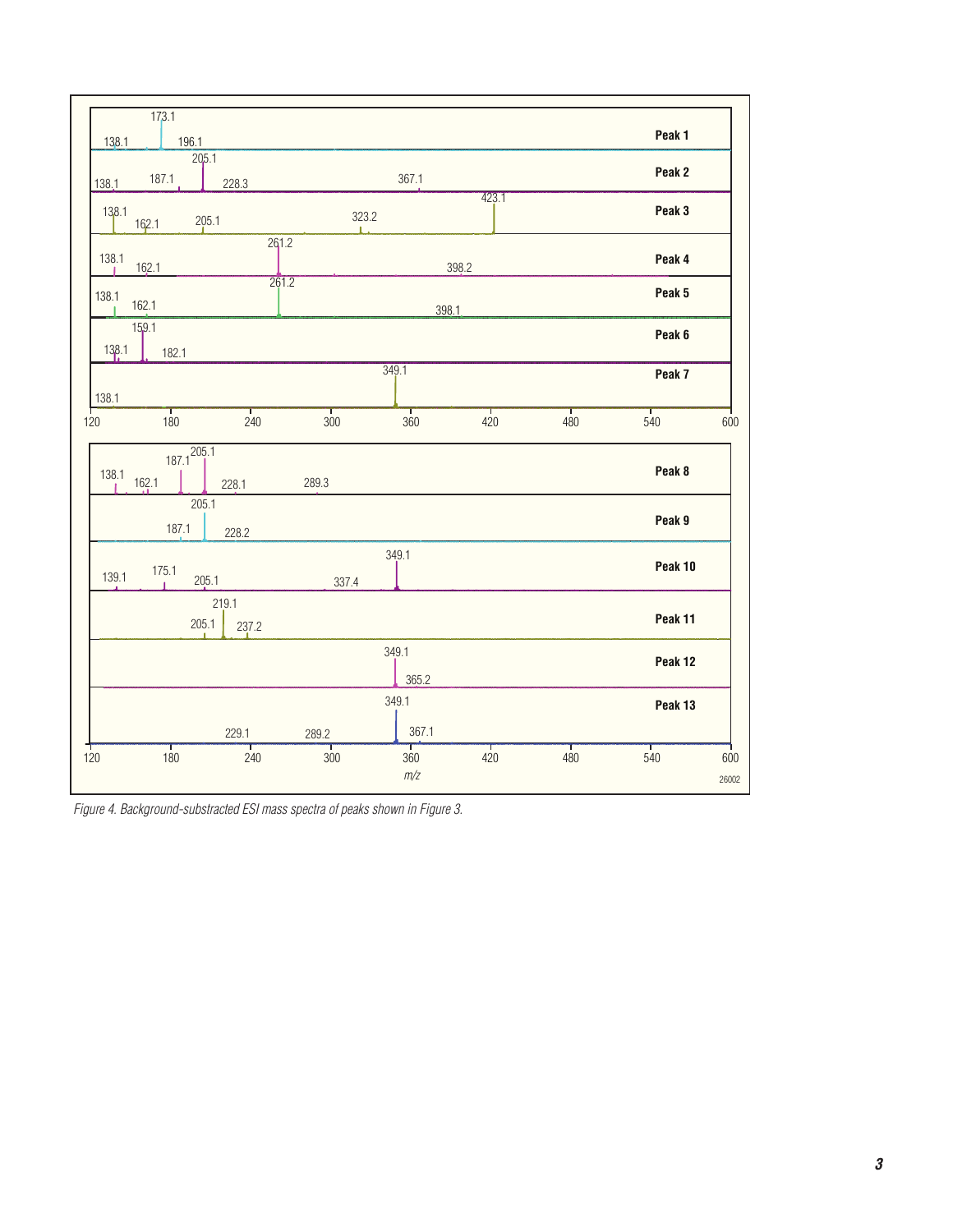